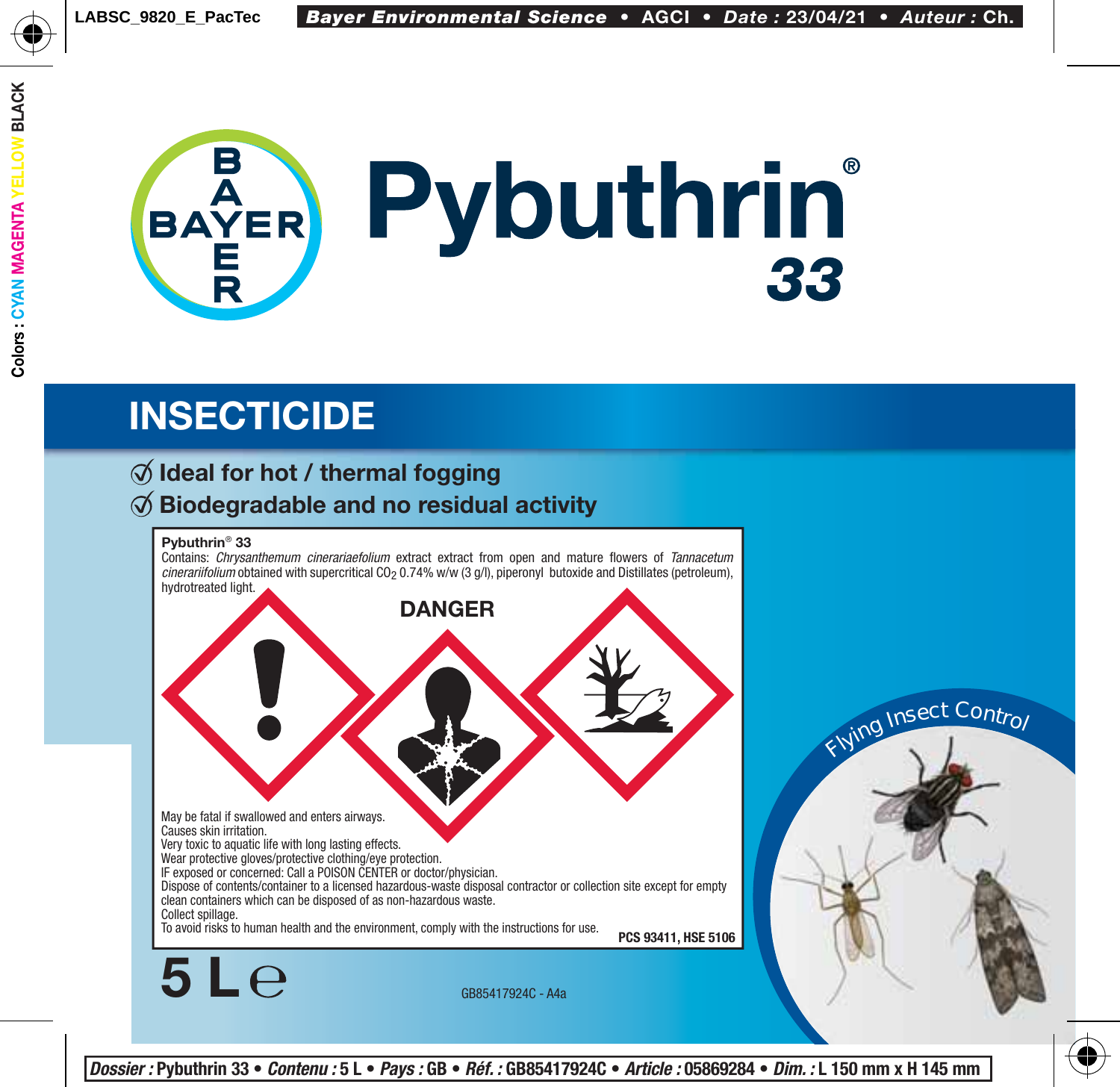

#### STATUTORY CONDITIONS RELATING TO USE. FOR USE ONLY AS AN INSECTICIDE. FOR USE ONLY BY PROFESSIONAL OPERATORS

FOR PROFESSIONAL USE in Public Hygiene/Nuisance. Dose :

Space spray:

Indoors: l litre of product per 3000 m³. Outdoors: Up to 25 litres per ha / 1 litre per 2000 m². Surface (contact) spray: 5 litres of product per 100 m².

#### READ ALL PRECAUTIONS BEFORE USE

PCS 93411, HSE 5106

When stored in a dry place at temperature not exceeding 25°C Pybuthrin 33 has a shelf life of 2 years. This product is approved under The Control of Pesticides Regulations (1986) for use as directed (HSE 5106).

*Approval Holder:* UK: Bayer CropScience Limited; 230 Cambridge Science Park Milton Road, Cambridge CB4 0WB

Ireland: Bayer SAS; 16 rue Jean-Marie Leclair CS 90106 69266 Lyon (Cedex 09), France

00800 1214 9451 www.environmentalscience.bayer.co.uk for SDS and larger label.

WHO-classification: U (Unlikely to present acute hazard in normal use). For 24-hour emergency information contact Bayer CropScience Ltd. Telephone: 00800 1020 3333 Poisons Information IE: For information or to report a poisoning incident contact The National Poisons Information Centre (01 8092166).

Pybuthrin® is a registered trademark of Bayer. © Copyright of Bayer 2018 – All rights reserved. GB85374664C - A4a

Bayer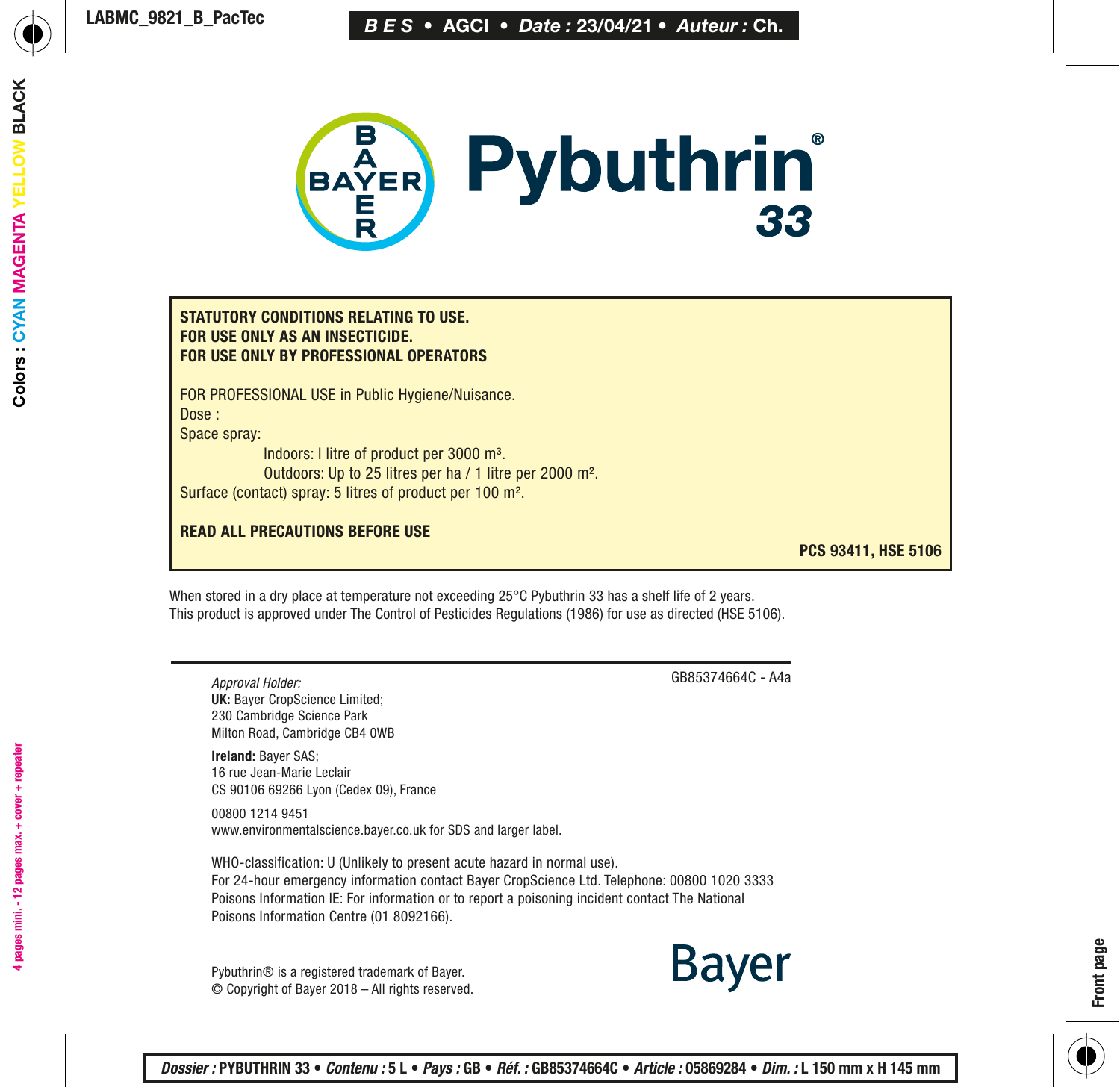A *Chrysanthemum cinerariaefolium* extract from open and mature flowers of *Tannacetum cinerariifolium* obtained with supercritical CO2 spray combining rapid knockdown and kill with non-persistency making it suitable for use in food handling premises. Pybuthrin 33 will also flush out insects from their harbourages.

#### For the control of:

**Flying Insects e.g.** flies, wasps (and wasps nests), and stored product moths and mosquitoes. Crawling Insects e.g. cockroaches and stored product insects.

#### DIRECTIONS FOR USE

Formulation Code: Ultra low volume (ULV) liquid [UL]

Use biocides safely and sustainably. It is illegal to use this product for uses or in a manner other than prescribed on this label. Dispose of contents/container in accordance with local regulations.

A ready-to-use space spray/fogger and surface (contact spray) for use in the following situations.

Domestic Situations: Private housing.

#### Food Handling:

Processing: food manufacture, kitchens, slaughterhouses etc.

Storage: food retailers, warehouses, raw material stores etc.

Preparation: restaurants, commercial kitchens etc.

#### Public Buildings:

Hospitals (excluding occupied wards), hotels, public baths, municipal buildings, churches, halls, community centres, cinemas etc.

#### **Outdoors**

Refuse tips, sewage works (excluding filter beds), amenity areas etc.

#### RATES OF APPLICATION

| <b>Where</b>                                    | <b>Spraying Equipment</b>                                                                                                                                                           | Volume                                                                                      | Area                                                                       | <b>Other Information</b>                                                                                                                                                                                                                                                                                                                                                                                    |
|-------------------------------------------------|-------------------------------------------------------------------------------------------------------------------------------------------------------------------------------------|---------------------------------------------------------------------------------------------|----------------------------------------------------------------------------|-------------------------------------------------------------------------------------------------------------------------------------------------------------------------------------------------------------------------------------------------------------------------------------------------------------------------------------------------------------------------------------------------------------|
| Space Spray<br>Indoor                           | Apply with any suitable hand,<br>mechanically or electrically<br>operated sprayer capable of<br>producing a fine mist or fog.                                                       | 1 litre                                                                                     | $3000 \; \text{m}^3$                                                       | Close windows and doors before spraying and<br>for at least 30 minutes afterwards. Distribute<br>evenly as a fine mist or fog. For moth infestations,<br>treatment at weekly intervals is recommended<br>until infestations are brought under control. More<br>frequent applications may be necessary for heavy<br>infestations. Spray as frequently as the situation<br>demands for flying insect control. |
| Space Spray<br>Outdoor<br>(Urban/<br>Industrial |                                                                                                                                                                                     | 1 litre                                                                                     | $2000 \text{ m}^2$ for<br>large area<br>$400 \text{ m}^2$ for              | The best conditions for outdoor spraying occur in<br>the early morning or late afternoon and evening<br>when conditions are most likely to be still. Spray<br>as frequently as the situation demands.                                                                                                                                                                                                       |
| sites)                                          |                                                                                                                                                                                     | 1 litre                                                                                     | small area                                                                 |                                                                                                                                                                                                                                                                                                                                                                                                             |
| Surface<br>(contact)<br>Spray                   | Apply with any suitable hand,<br>mechanically or electrically<br>operated sprayer capable of<br>producing a coarse spray.<br>Use only equipment adjusted<br>to give a coarse spray. | 1 litre                                                                                     | $20 \text{ m}^2$                                                           | Sufficiently dampen the insects. Apply directly to<br>the insects present on the fabric of warehouses,<br>granaries, mills, bakeries and similar situations,<br>or insects on the surfaces of bags and cases<br>containing stored food products. Special attention<br>should be paid to cracks and crevices and other<br>insect harbourages.                                                                |
| <b>Wasp Nests</b>                               |                                                                                                                                                                                     | Apply liberally<br>and directly<br>to nest or to<br>entrance holes<br>of concealed<br>nests | <b>Wasp Nest</b><br>directly or<br>entrance holes<br>of concealed<br>nests | Apply at dusk or when activity around the nest<br>is quiet.                                                                                                                                                                                                                                                                                                                                                 |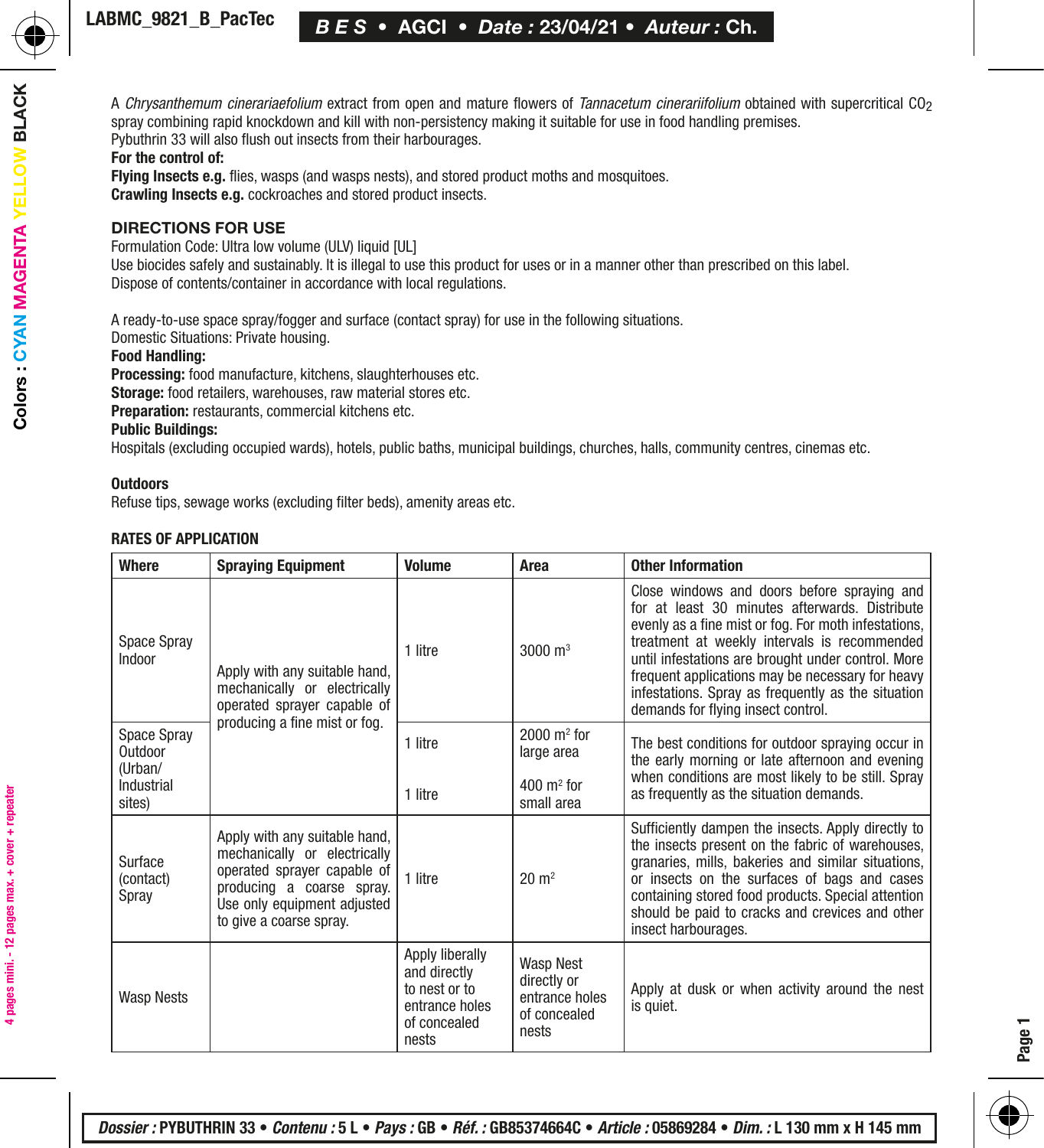#### SPRAYING EQUIPMENT

#### As a space spray:

Apply with any suitable hand, mechanically or electrically operated sprayer capable of producing a fine mist or fog.

#### As a surface (contact) spray:

Apply with any suitable hand, mechanically or electrically operated sprayer capable of producing a coarse spray. Use only equipment adjusted to give a coarse spray.

#### WARNINGS

Avoid inhalation of spray and contact with skin and eyes.

Do not spray the moving parts of any machinery, electric motors and switchgear.

Do not spray and avoid spilling on plastics, synthetic tiles or light coloured surfaces.

This spray will not harm ordinary fabrics or affect commonly used dyes, but before spraying delicate or expensive materials test first by rubbing a little spray on some inconspicuous spot.

Polished surfaces may lose their gloss until re-polished.

This spray in NOT suitable for use on plants.

It is illegal to disturb bats or their roosts and this may influence the use of Pybuthrin 33 in roof spaces etc.

No treatment should be made within a roof space without first ascertaining whether bats use the site as a roost.

#### PRECAUTIONS

The (COSHH) Control of Substances Hazardous to Health Regulations 2002 may apply to the use of this product at work.

Engineering control of operator exposure must be used where reasonably practicable in addition to the following items of personal protective equipment.

Wear suitable protective clothing (COVERALLS) SYNTHETIC RUBBER/PVC GLOVES AND EYE PROTECTION when using.

DO NOT BREATHE FOG OR SPRAY MIST. Otherwise wear respiratory protective equipment and eye protection.

However engineering controls may replace personal protective equipment if a COSHH assessment shows they provide an equal or higher standard of protection.

Avoid excessive contamination of coveralls.

DO NOT CONTAMINATE FOODSTUFFS, EATING UTENSILS OR FOOD CONTACT SURFACES.

This material and its container must be disposed of in a safe way. WASH HANDS AND EXPOSED SKIN before meals and after use. KEEP IN SAFE PLACE.

UNPROTECTED PERSONS AND ANIMALS SHOULD BE KEPT AWAY FROM TREATED AREAS.

UNTIL SURFACES ARE DRY.

HAZARDOUS TO BEES.

EXCLUDE ANIMALS DURING APPLICATION.

COVER ALL WATER STORAGE TANKS before application.

All bats are protected under the Wildlife and Countryside Act (1981) or the Wildlife (Northern Ireland) Order (1985). Before treating any structure used by bats, consult English Nature, Scottish Natural Heritage, The Countryside Council for Wales or Department of the Environment for Northern Ireland.

FOR IRELAND: ALL BATS ARE PROTECTED UNDER SCHEDULE 5 OF THE WILDLIFE ACTS (1976 AND 2000). BEFORE TREATING ANY STRUCTURE USED BY BATS, CONSULT THE NATIONAL PARKS AND WILDLIFE SERVICE.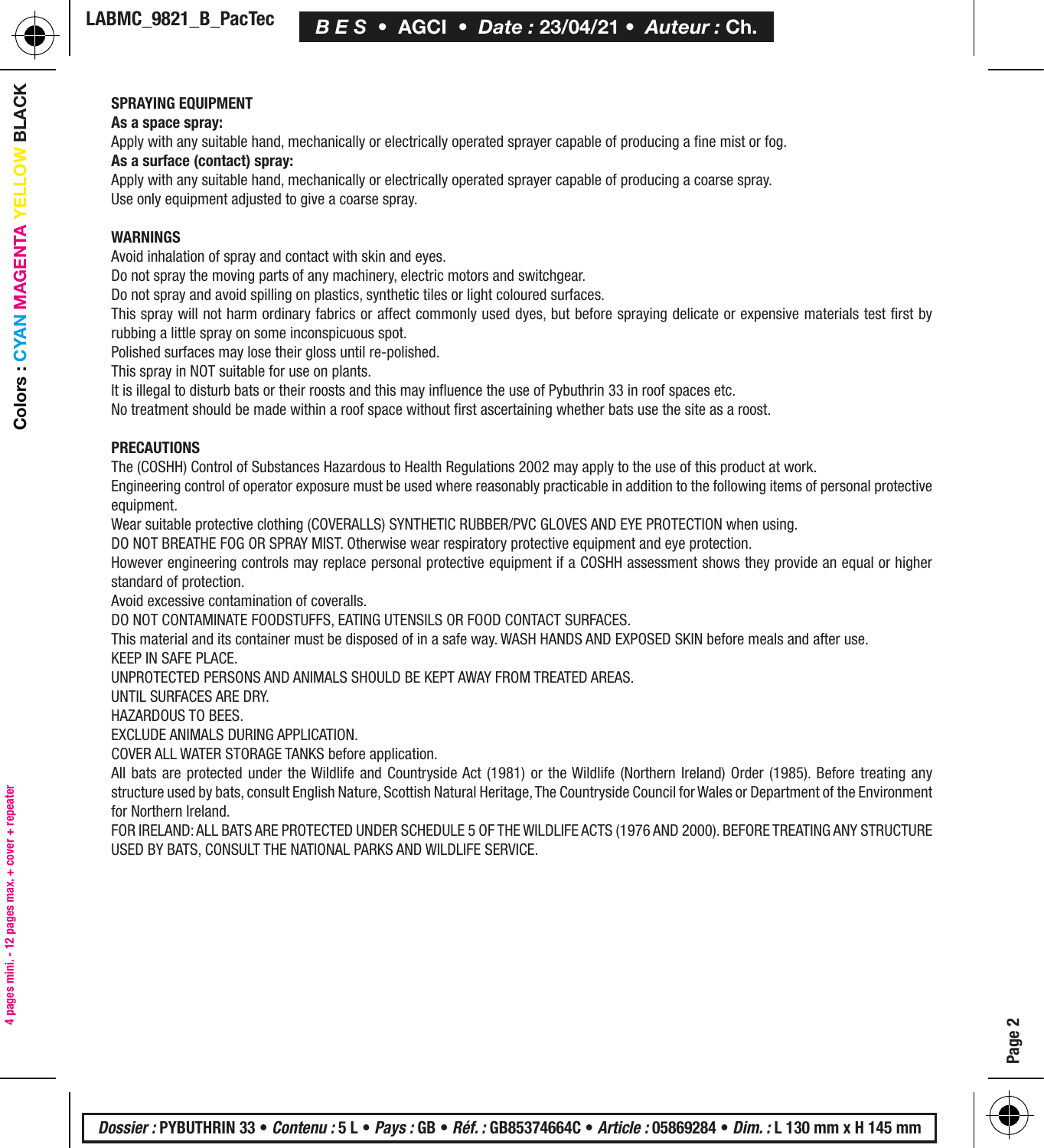

#### STATUTORY CONDITIONS RELATING TO USE. FOR USE ONLY AS AN INSECTICIDE. FOR USE ONLY BY PROFESSIONAL OPERATORS

FOR PROFESSIONAL USE in Public Hygiene/Nuisance. Dose :

Space spray:

Indoors: l litre of product per 3000 m³. Outdoors: Up to 25 litres per ha / 1 litre per 2000 m². Surface (contact) spray: 5 litres of product per 100 m².

#### READ ALL PRECAUTIONS BEFORE USE

PCS 93411, HSE 5106

When stored in a dry place at temperature not exceeding 25°C Pybuthrin 33 has a shelf life of 2 years. This product is approved under The Control of Pesticides Regulations (1986) for use as directed (HSE 5106).

*Approval Holder:* UK: Bayer CropScience Limited; 230 Cambridge Science Park Milton Road, Cambridge CB4 0WB

Ireland: Bayer SAS; 16 rue Jean-Marie Leclair CS 90106 69266 Lyon (Cedex 09), France

00800 1214 9451 www.environmentalscience.bayer.co.uk for SDS and larger label.

WHO-classification: U (Unlikely to present acute hazard in normal use). For 24-hour emergency information contact Bayer CropScience Ltd. Telephone: 00800 1020 3333 Poisons Information IE: For information or to report a poisoning incident contact The National Poisons Information Centre (01 8092166).

GB85374664C - A4a